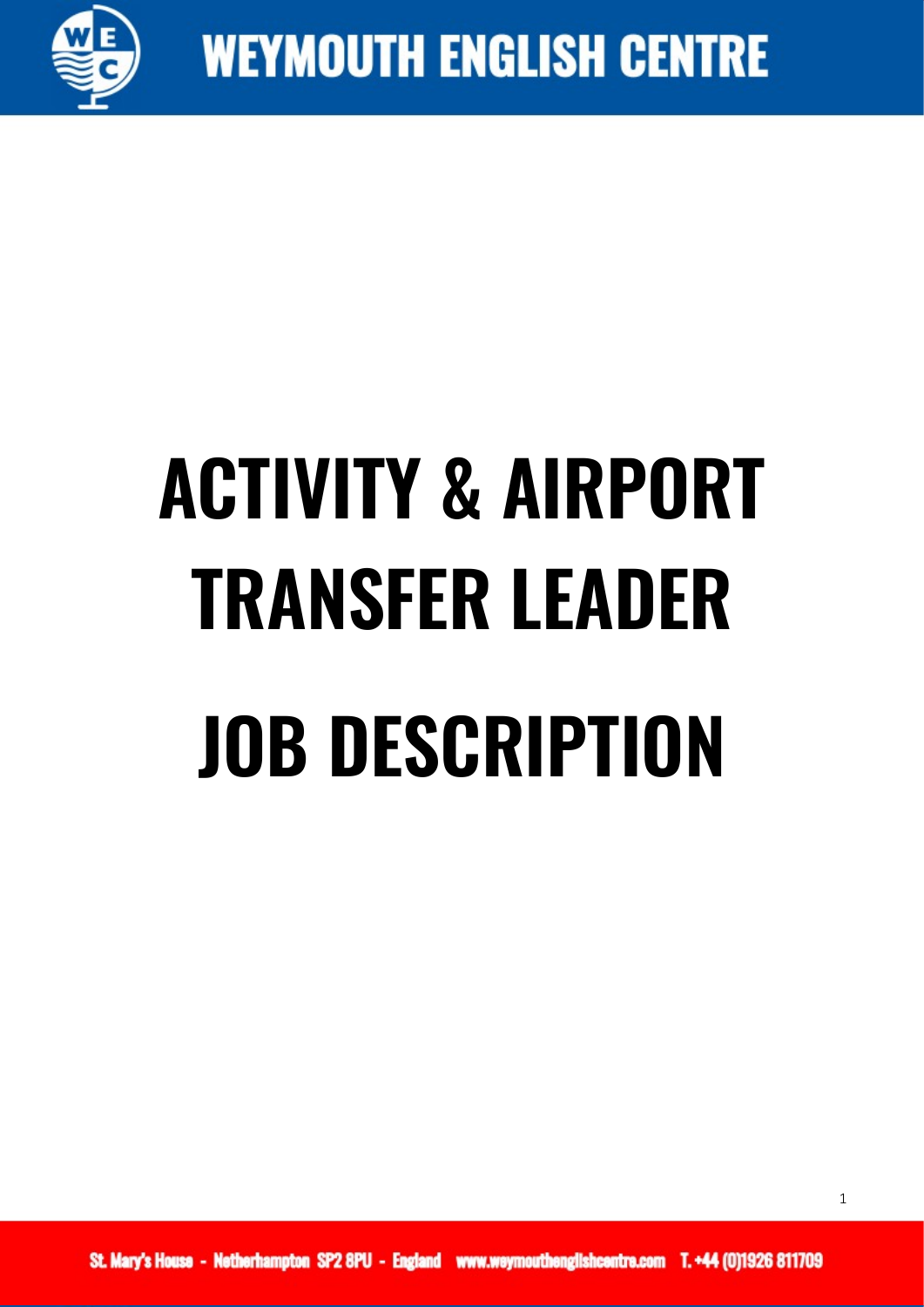

## **Activity Leader - Main duties & responsibilities:**

- 1. Welcoming new students
- 2. Being committed to safeguarding and promoting the welfare of our students and ensuring that they are protected from physical or emotional harm (see separate Child Protection Policy)
- 3. Setting up / closing down the centre
- 4. Displaying / removing all signs and posters
- 5. Accompanying the students on activities and outings on their programme as agreed with the Activities Manager
- 6. Maintaining proper levels of student discipline, safety and welfare at all times
- 7. Supervising students during their breaks
- 8. Carrying out any necessary preparation before each activity
- 9. Being familiar with the relevant risk assessment(s) in advance of each activity
- 10. Explaining the activities to the students in a clear and positive manner and keeping them well informed
- 11. Giving the students information in a clear and positive manner about the places they see on any sightseeing trips or town tours
- 12. Encouraging all students to take part in the activities
- 13. Identifying struggling students and making sure they are included
- 14. Ensuring that activities start and finish punctually
- 15. Clearly explaining meeting points and times
- 16. Making sure that all students are given staff contact cards when out on an excursion
- 17. Checking that one leader has collected and is carrying a First Aid kit
- 18. Carrying and answering the WEC phone when on duty
- 19. Logging any accidents in the Accident Book
- 20. Putting away any equipment and leaving premises in a tidy condition after each activity
- 21. Informing the Activities Manager (AM) or the Centre Manager (CM) if AM not available, about any lost or broken equipment
- 22. Checking coaches for lost property at the end of each trip
- 23. Informing the AM or the CM if AM not available, about any problems during any activities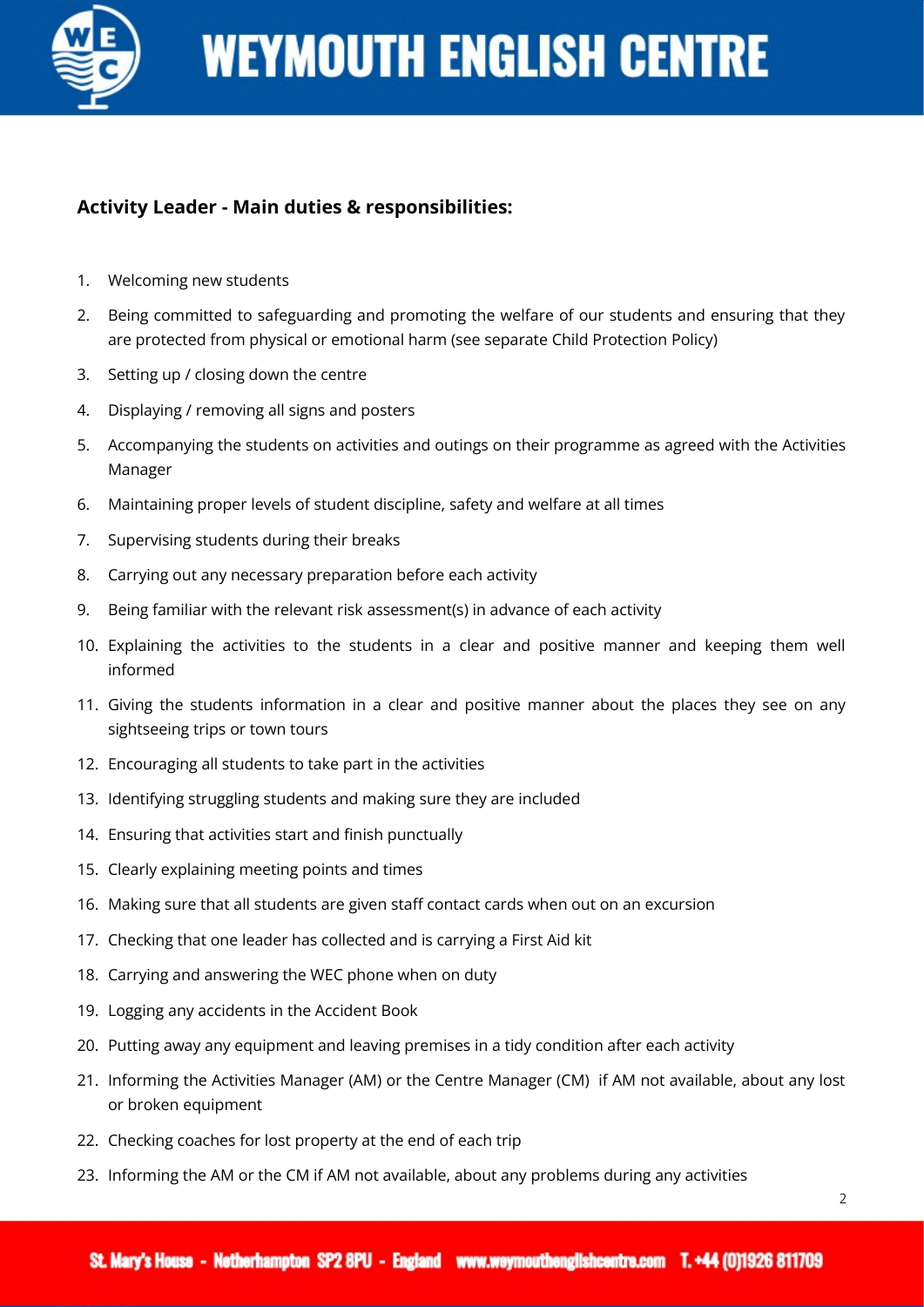

- 24. Informing the AM or the CM if AM not available about any accidents / First Aid that was provided
- 25. Providing feedback on the activities and outings to the AM or the CM if AM not available
- 26. Attending staff meetings as required
- 27. Any other duties which the AM or CM may reasonably request